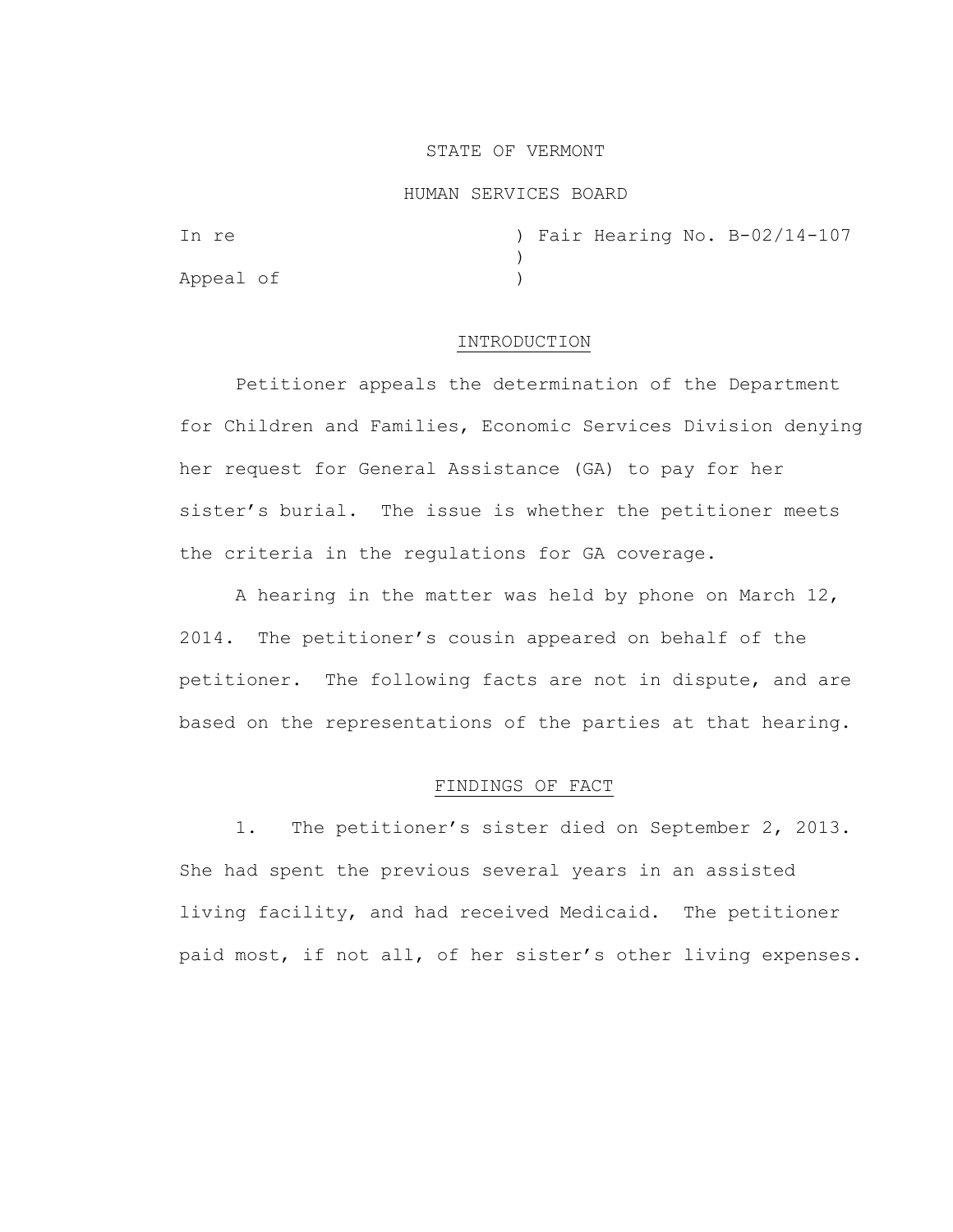2. When her sister died the petitioner arranged for her burial through a local funeral home. She agreed to the funeral home's estimate of a cost of \$3,780. The actual expense billed by the funeral home came to \$3,713.

3. The petitioner represents that she has paid the funeral home \$1,208 out of her own money, and \$1,404 from a joint bank account she held with her sister, and that there is an unpaid balance of \$1,029.

4. The petitioner applied for GA on October 25, 2013. The Department denied her application on January 7, 2014 due to the availability of a resource--the joint bank account of the deceased of \$1,404--that was in excess of the maximum amount for burials payable under GA (\$1,100, se *infra*).

5. In her written request for a hearing (received by the Board on February 10, 2014) the petitioner alleged that the money in the joint account was all hers, and that she had not "repaid" herself at the time of her sister's death. There is no dispute, however, that the petitioner applied all of this money toward her sister's burial expenses. At the hearing the petitioner represented (through her cousin) that at the time she made the funeral arrangements for her sister she was unaware of the potential for GA coverage of the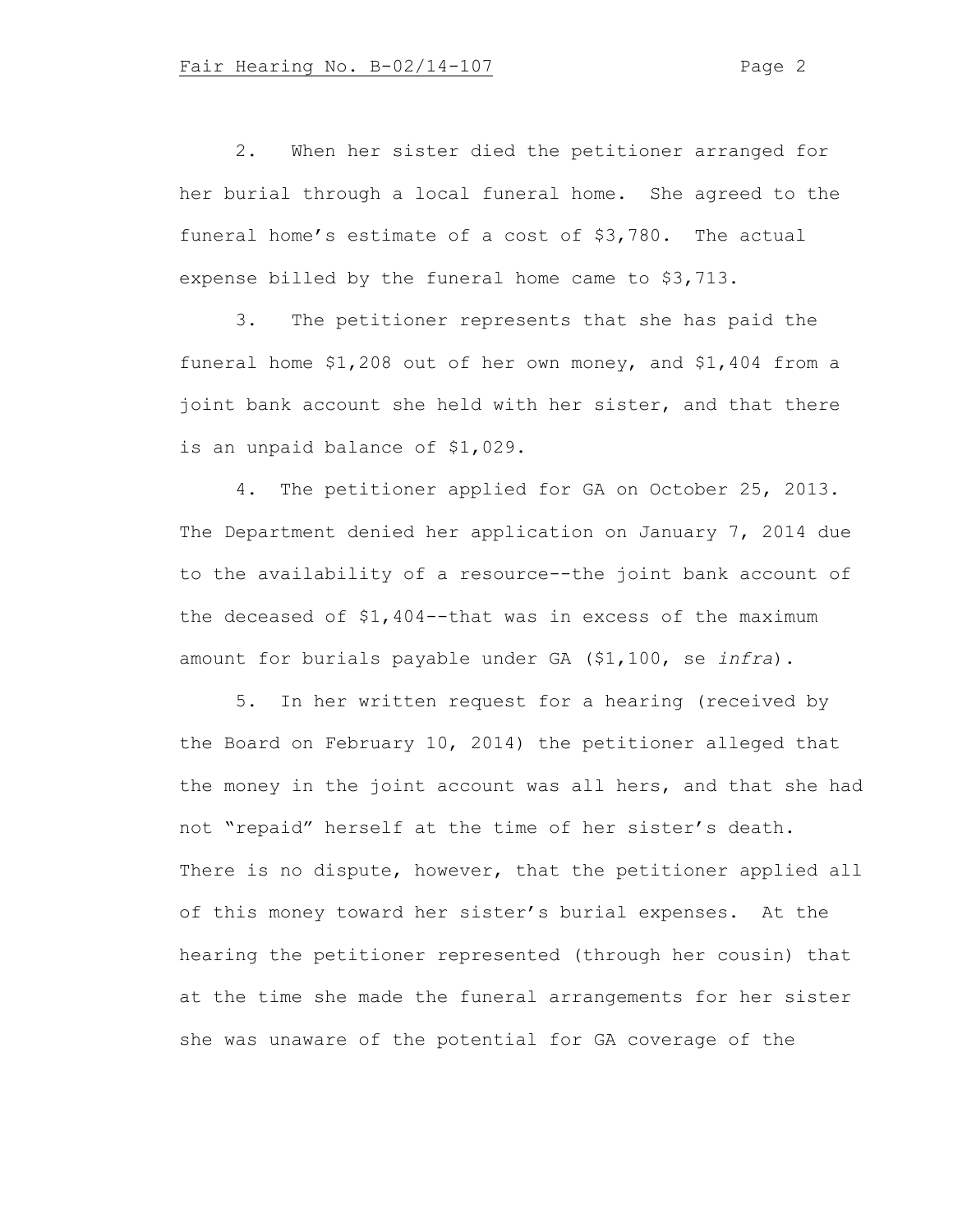burial expenses. She maintains that the funeral home did not inform her of this possibility.<sup>1</sup>

6. At this time, the petitioner requests GA coverage for the balance (\$1,029) she still owes to the funeral home for her sister's burial.

### ORDER

The Department's decision is affirmed.

## REASONS

The Department's GA regulations for burial expenses are set forth in a series of regulation beginning at 2670. In pertinent part they provide as follows:

2670 Burial Responsibility

When a person dies without sufficient known assets to pay for burial, a state institution, a town of domicile, or the department may be responsible for paying burial expenses.

A. Burials paid by the Department

The department is responsible for paying the burial expenses of a person when the person:

1. died in Vermont or was a Vermont resident at the time of death regardless of the place of death.

<sup>&</sup>lt;sup>1</sup> At the hearing it was discussed whether this alleged failure on the part of the funeral home might affect the petitioner's liability for the balance of her sister's burial costs.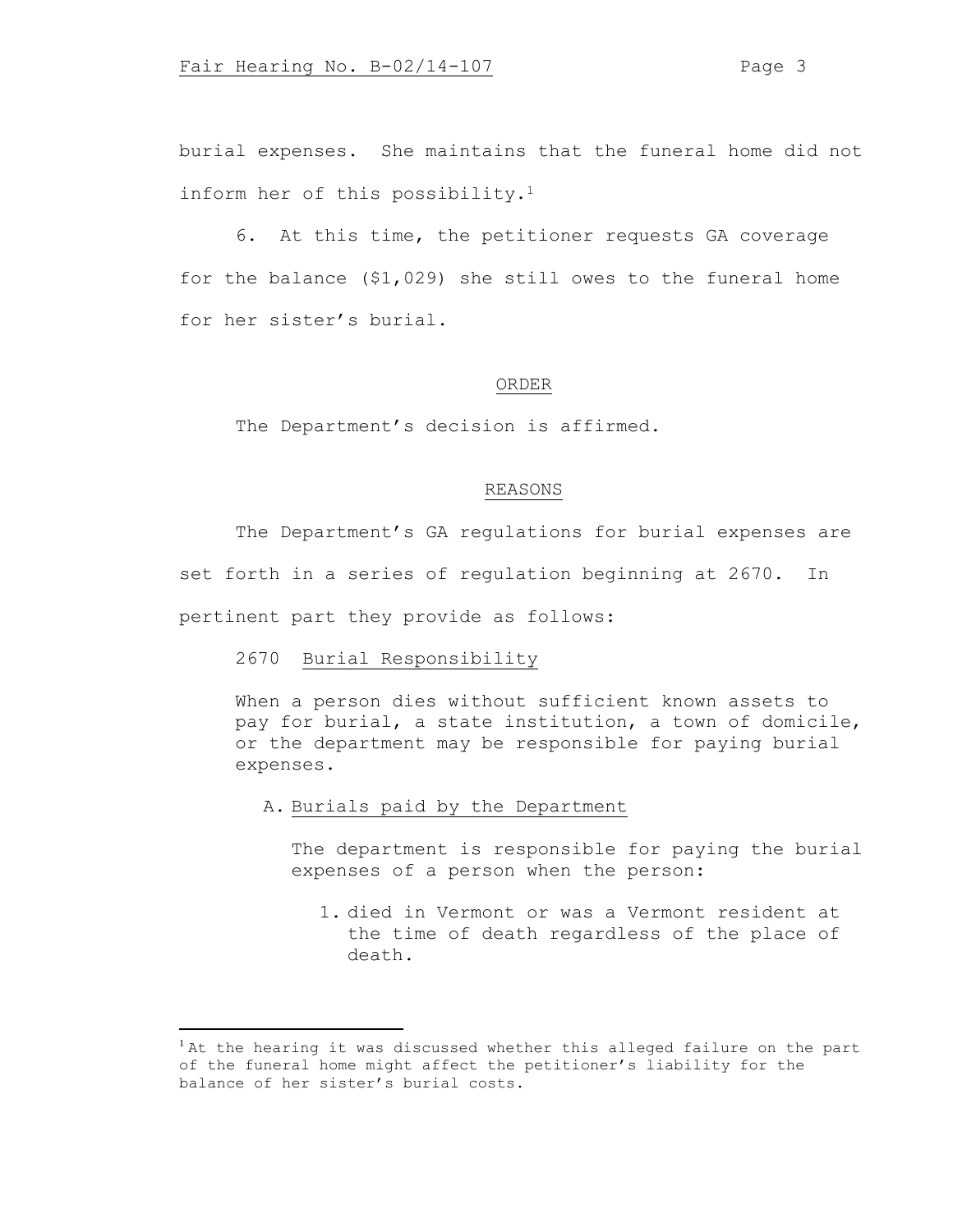- 2. died without sufficient known assets to pay for burial, and meets one of the following criteria:
	- a. was an honorably discharged veteran of any branch of the U. S. military forces;
	- b. was a recipient of assistance under one or more of the following programs:
		- Titles IV or XVI of the Social Security Act,
		- Nursing home care under Title XIX of the Social Security Act,
		- State aid to the aged, blind or disabled; or
	- c. Was a person who did not die in a state institution (B below).

All payments made by the department for burial expenses are subject to the limitations specified in rule 2674 and 2676.

. . .

# 2671 Burial Arrangements

For purposes of rules 2670 through 2677, "burial" means the final disposition of human remains, including, interring or cremating a decedent and the ceremonies directly related to that cremation or interment at the gravesite. "Funeral" means the ceremonies prior to burial by interment, cremation, or other method.

The department shall make the decision on eligibility and level of payments; and shall be responsible for making the burial arrangements in situations where no relative, friend, or interested person is available. Unless the decedent or the decedent's family has expressly requested an alternative arrangement, the decedent's body shall be cremated. It is not the policy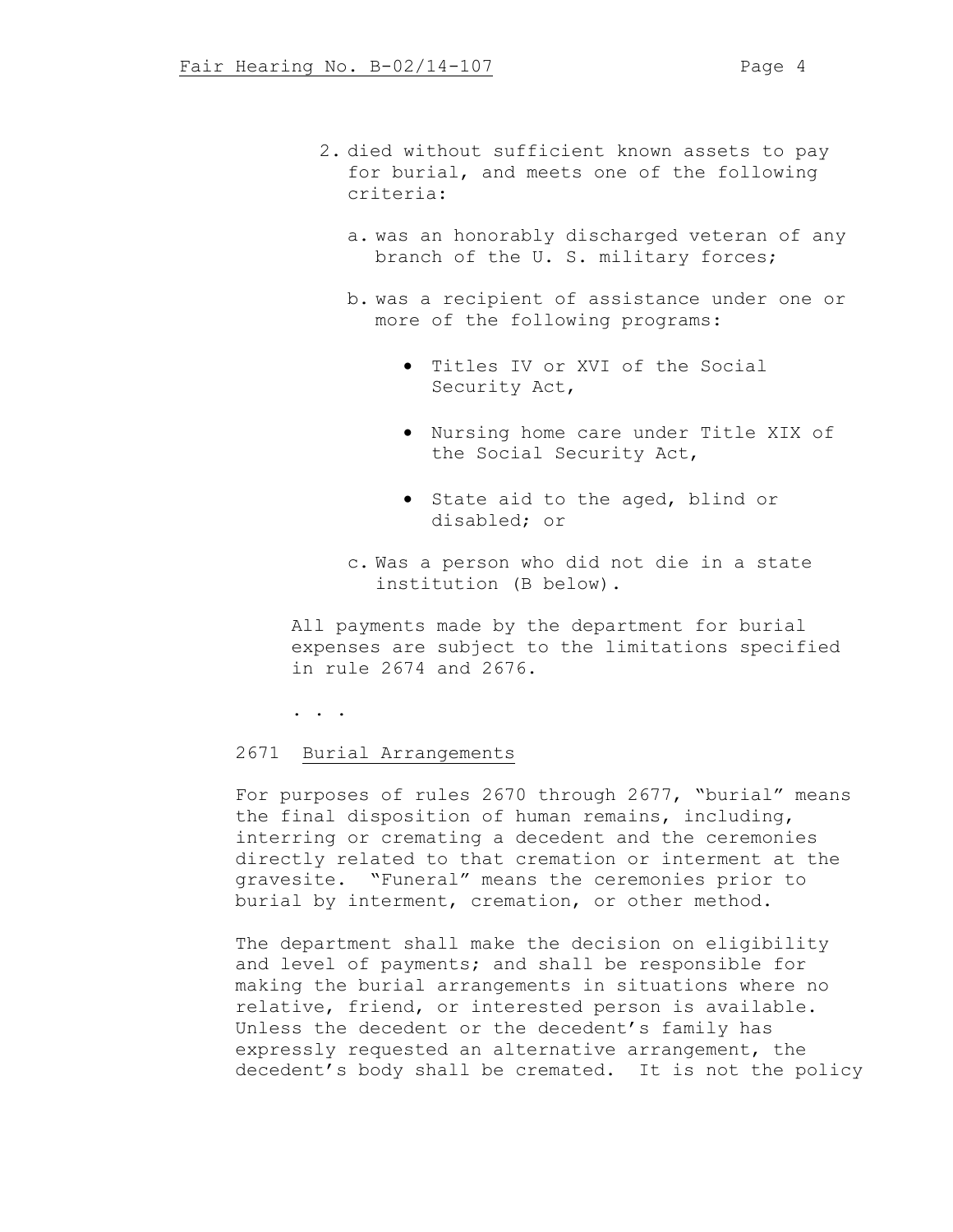of the department to make bodies available for the advancement of anatomical science in those instances when no family or friends are known. Autopsies are performed only under regulations of the State pathologist, who pays related expenses.

# 2672 Application for Burial

The department will cooperate with the funeral director, other agencies and persons to obtain information to determine in a specific instance whether or not the department will be responsible for all of part of the payment of burial expenses.

# 2673 Burial Eligibility

Eligibility for department financial participation in burial expenses shall be approved when all of the following requirements are met:

- A. The Department for Children and Families is responsible under the provision of 33 VSA § 2301; and
- B. Available resources of the deceased and the surviving spouse (rule 2675) are less than the maximum payment for burial expenses.

Payment of burial expenses shall not be issued until a full accounting of burial expenses and resources has been completed and the department has determined that the burial fulfills the provisions at rule 2676. Payment for Burial, and the payments made will not exceed the maximum prescribed in procedures section P-2690.

## 2674 Maximum Payment for Burial Expenses

The department will pay no more than the maximum specified in Procedures at P-2690 for burial expenses for an eligible individual. If available resources of the deceased and the surviving spouse (rule 2675) equal or exceed the maximum payment, the department will not pay any burial expense. This provision does not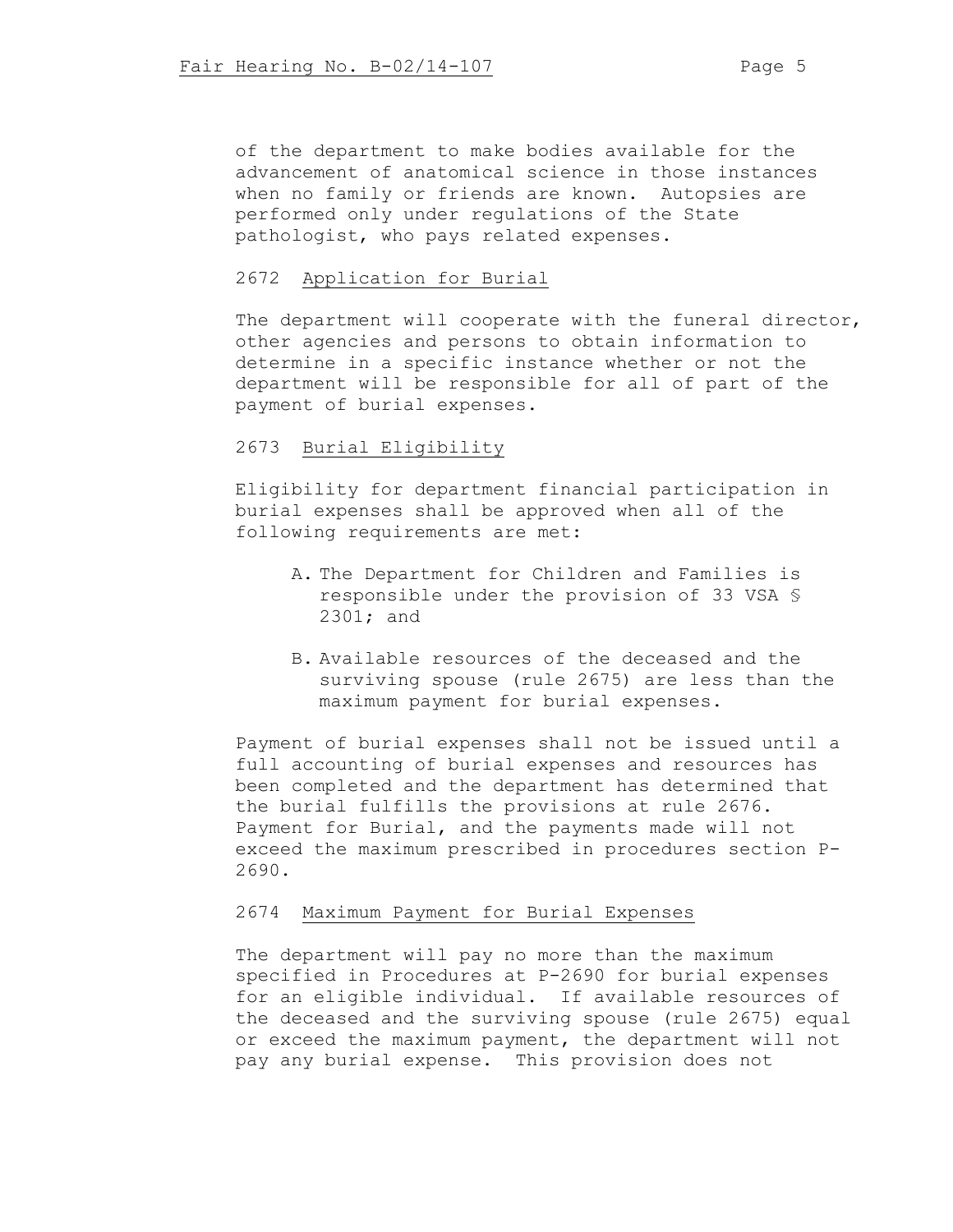preclude the funeral director from accepting contributions from other individuals toward burial and funeral expenses.

. . .

## 2675 Resources, Burial

Payment will be denied if the available resources of the deceased and surviving spouse equal or exceed the maximum payment for burial expenses. "Available resources" are "total resources" less a \$255 disregard.

The department representative will explore the existence and availability of all resources. Since many death benefits are negotiable by a surviving spouse or other individual, it is essential that a clear understanding exists that such benefits shall be deducted from the allowable expenses in accordance with the provisions for payment.

Liquid or available resources include, but are not limited to, the following: stocks, bonds, cash on hand, or in a bank or other financial institution, lump sum death benefits, proceeds of life insurance policies, and employee death benefits. Such resources are available to pay burial expenses and must be treated in accordance with the section on provisions for payment. Available resources shall not include contributions that family, other than the deceased's spouse, or friends provide to the funeral director.

. . .

### 2676 Payment for Burial

Contributions from friends or relatives may be used to pay burial expenses not paid by the department, the deceased, or the surviving spouse.

Available resources of the deceased and surviving spouse shall be applied against those expenses for which the department would be responsible for the purpose of reducing the maximum payment for burial expenses. If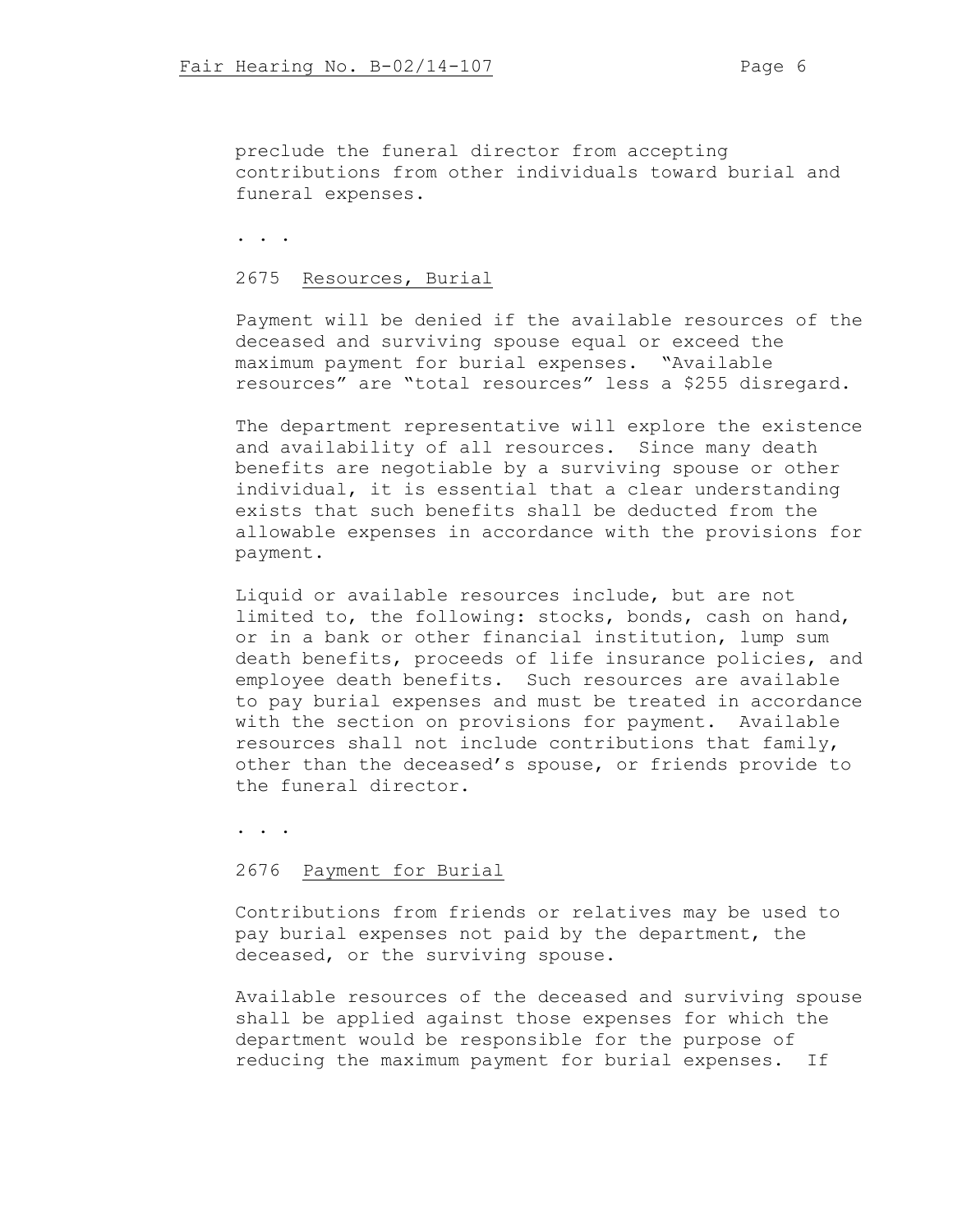the surviving spouse contributes all or some of the \$255 in excluded resources to burial expenses, the contribution shall not be applied against those expenses for which the department would be responsible.

. . .

## 2677 Payment Process, Burial

Payment shall be authorized only when an itemized accounting of specific burial expenses that are to be provided at public expense is received at State Office on the appropriate billing form that includes the signatures of funeral director and the party making the funeral arrangements.

The current maximum for coverage under Procedures Manual P-2690 (referred to in 2674, *supra*) is \$1,100.

Although it appears that the petitioner's sister would have been eligible for *consideration* of GA coverage of her burial expenses under Rule 2670A, it is clear from the ensuing provisions above that GA funds for burial expenses must be requested prior to burial arrangements being made (2671-2672), and that they are only available up to a maximum of \$1,100 after the deceased's resources have been deducted from this amount (2673 & 2676). In this case, there is no dispute that the deceased had resources in her name of \$1,404 at the time of her death, which amount was in excess of the GA maximum, and that no application for GA was made to the